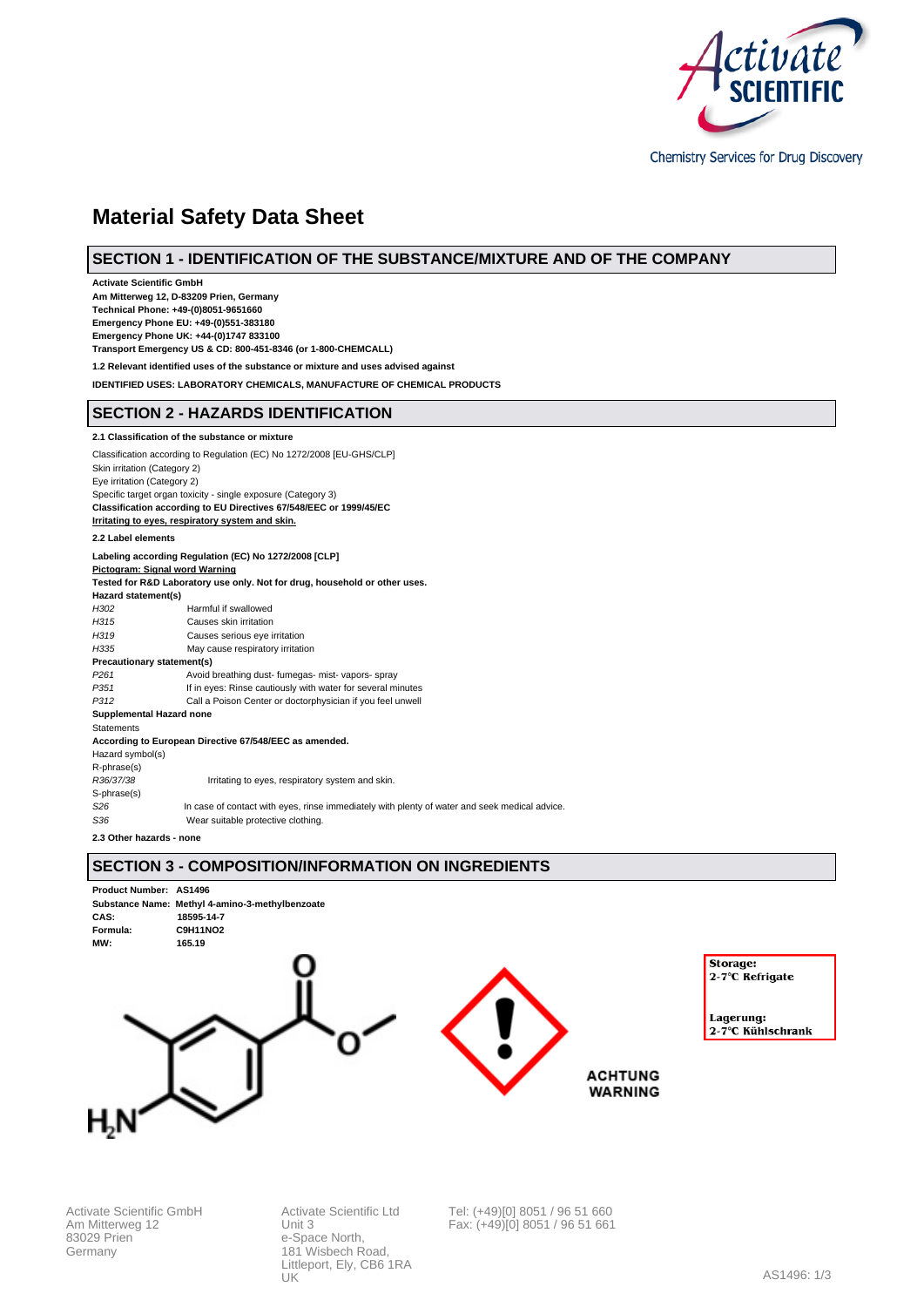# **SECTION 4 - FIRST AID MEASURES**

### **4.1 Description of first aid measures**

**General advice** Consult a physician. Show this safety data sheet to the doctor in attendance.

**If inhaled** If breathed in- move person into fresh air. If not breathing, give artificial respiration. Consult a physician.

**In case of skin contact** Wash off with soap and plenty of water. Consult a physician.

**In case of eye contact** Rinse thoroughly with plenty of water for at least 15 minutes and consult a physician.

**If swallowed** Never give anything by mouth to an unconscious person. Rinse mouth with water. Consult a physician.

**4.2 Most important symptoms and effects, both acute and delayed**

To the best of our knowledge, the chemical, physical, and toxicological properties have not been thoroughly investigated.

**4.3 Indication of any immediate medical attention and special treatment needed**

no data available

# **SECTION 5 - FIREFIGHTING MEASURES**

**5.1 Extinguishing media**

Suitable extinguishing media Use water spray, alcohol-resistant foam, dry chemical or carbon dioxide.

**5.2 Special hazards arising from the substance or mixture Carbon** oxides, nitrogen oxides (NOx)

**5.3 Advice for fire-fighters** Wear self-contained breathing apparatus for fire fighting if necessary.

**5.4 Further information** no data available

### **SECTION 6 - ACCIDENTAL RELEASE MEASURES**

#### **6.1 Personal precautions, protective equipment and emergency procedures**

Use personal protective equipment. Avoid dust formation. Avoid breathing vapours, mist or gas. Ensure adequate ventilation. Evacuate personnel to safe areas. Avoid breathing dust.

**6.2 Environmental precautions** Do not let product enter drains.

**6.3 Methods and materials for containment and cleaning up**

Pick up and arrange disposal without creating dust. Sweep up and shovel. Keep in suitable, closed Containers for disposal.

**6.4 Reference to other sections** For disposal see section 13.

### **SECTION 7 - HANDLING AND STORAGE**

**7.1 Precautions for safe handling** Avoid contact with skin and eyes. Avoid formation of dust and aerosols. Provide appropriate exhaust ventilation at places where dust is formed. Normal measures for preventive fire protection.

**7.2 Conditions for safe storage, including any incompatibilities** Store in cool place. Keep container tightly closed in a dry and well-ventilated place.

**7.3 Specific end uses** no data available

# **SECTION 8 - EXPOSURE CONTROLS/PERSONAL PROTECTION**

#### **8.1 Control parameters**

**Components with workplace control parameters** Contains no substances with occupational exposure limit values.

### **8.2 Exposure controls**

**Appropriate engineering controls** Handle in accordance with good industrial hygiene and safety practice. Wash hands before breaks and at the end of workday.

#### **Personal protective equipment**

Eye/face protection Safety glasses with side-shields conforming to EN166 Use equipment for eye protection tested and approved under appropriate government standards such as NIOSH (US) or EN 166(EU).

Skin protection Handle with gloves. Gloves must be inspected prior to use. Use proper glove removal technique (without touching glove's outer surface) to avoid skin contact with this product. Dispose of contaminated gloves after use in accordance with applicable laws and good laboratory practices. Wash and dry hands. The selected protective gloves have to satisfy the specifications of EU Directive 89/686/EEC and the standard EN 374 derived from it.

**Body Protection** impervious clothing, the type of protective equipment must be selected according to the concentration and amount of the dangerous substance at the specific workplace

Respiratory protection For nuisance exposures use type P95 (US) or type P1 (EU EN 143) particle respirator. For higher level protection use type OV/AG/P99 (US) or type ABEK-P2 (EU EN 143) respirator cartridges. Use respirators and components tested and approved under appropriate government standards such as NIOSH (US) or CEN (EU).

### **SECTION 9 - PHYSICAL AND CHEMICAL PROPERTIES**

### **9.1 Information on basic physical and chemical properties**

- a) Appearance Form: powder Colour: off white
- b) Odour
- c) Melting point/freezing point range:
- d) Initial boiling point and boiling range:
- e) Flash point
- f) Flammability (solid, gas)
- g) Upper/lower flammability/ explosive limits
- h) Auto ignition temperature
- i) Explosive properties j) Oxidizing properties

### **9.2 Other safety information**

no data available

Activate Scientific GmbH Am Mitterweg 12 83029 Prien Germany

Activate Scientific Ltd Unit 3 e-Space North 181 Wisbech Road, Littleport, Ely, CB6 1RA UK

Tel: (+49)[0] 8051 / 96 51 660 Fax: (+49)[0] 8051 / 96 51 661